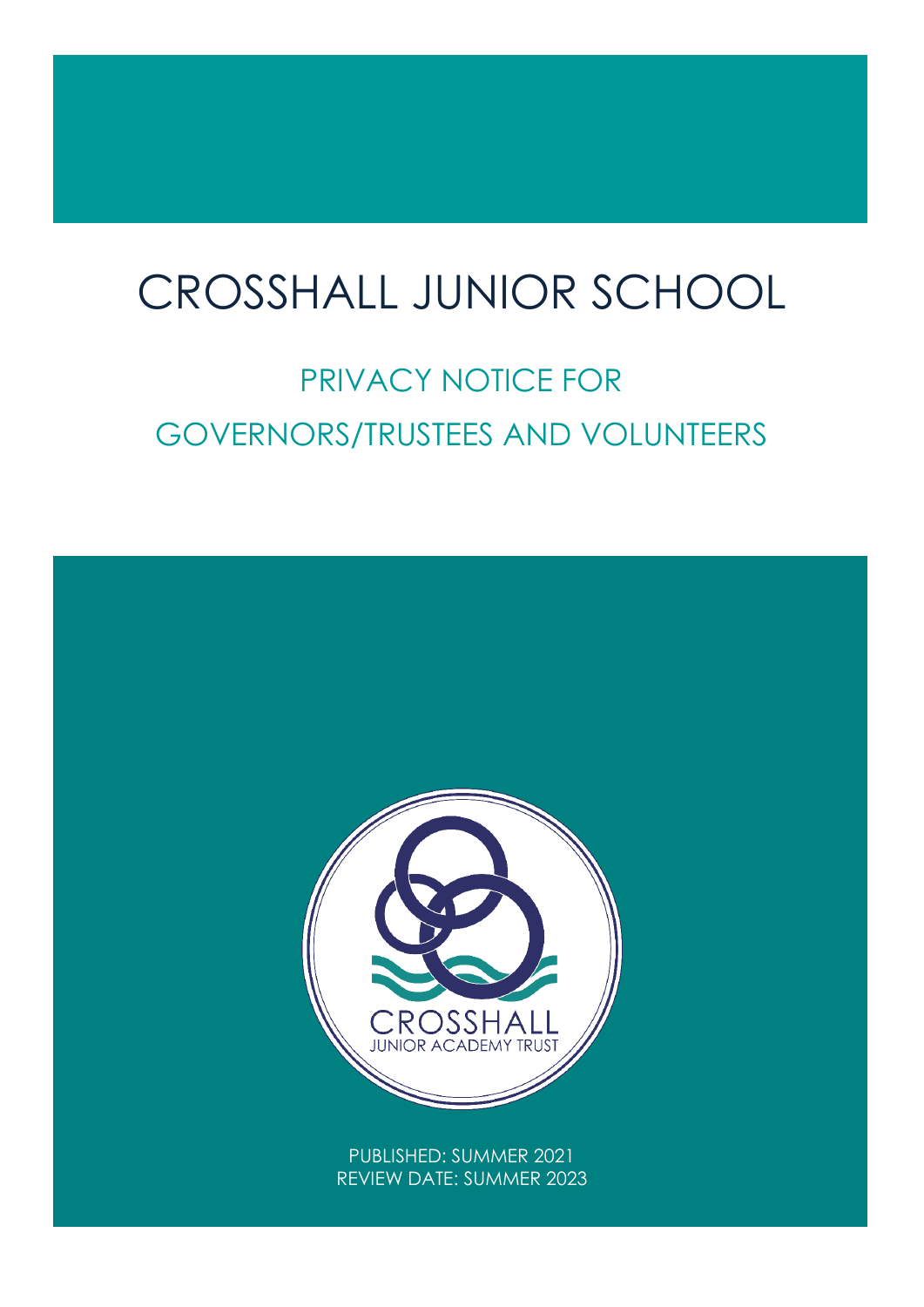### **Privacy notice for governors/trustees and other volunteers**

Under data protection law, individuals have a right to be informed about how Crosshall Junior School Academy Trust, Great North Road, Eaton Ford, St Neots, Cambs PE19 7GG, uses any personal data we hold about them. We comply with this right by providing privacy notices to individuals where we are processing their personal data.

This privacy notice explains how we collect, store and use personal data about individuals working with the school in a voluntary capacity, including Governors and Trustees.

We, Crosshall Junior School Academy Trust are the 'data controller' for the purposes of data protection law.

Our data protection officer is Paul Stratford (see 'Contact us' below).

#### **The personal data we hold**

We process data relating to those volunteering at our school. Personal data that we may collect, use, store and share (when appropriate) about you includes, but is not restricted to:

- Full name and address
- Contact details
- References
- Evidence of qualifications
- Employment details
- Information about business and pecuniary interests

We may also collect, store and use information about you that falls into "special categories" of more sensitive personal data. This may include information about (where applicable):

- Race, ethnicity, religious beliefs, sexual orientation and political opinions
- Disability and access requirements

#### **Why we use this data**

The purpose of processing this data is to support the school to:

- Establish and maintain effective governance
- Meet statutory obligations for publishing and sharing Governors' details
- Facilitate safe recruitment, as part of our safeguarding obligations towards pupils
- Undertake equalities monitoring
- Ensure that appropriate access arrangements can be provided for volunteers who require them

#### **Our lawful basis for using this data**

We only collect and use personal information about you when the law allows us to. Most commonly, we use it where we need to:

- Comply with a legal obligation
- Carry out a task in the public interest

Less commonly, we may also use personal information about you where:

- You have given us consent to use it in a certain way
- We need to protect your vital interests (or someone else's interests)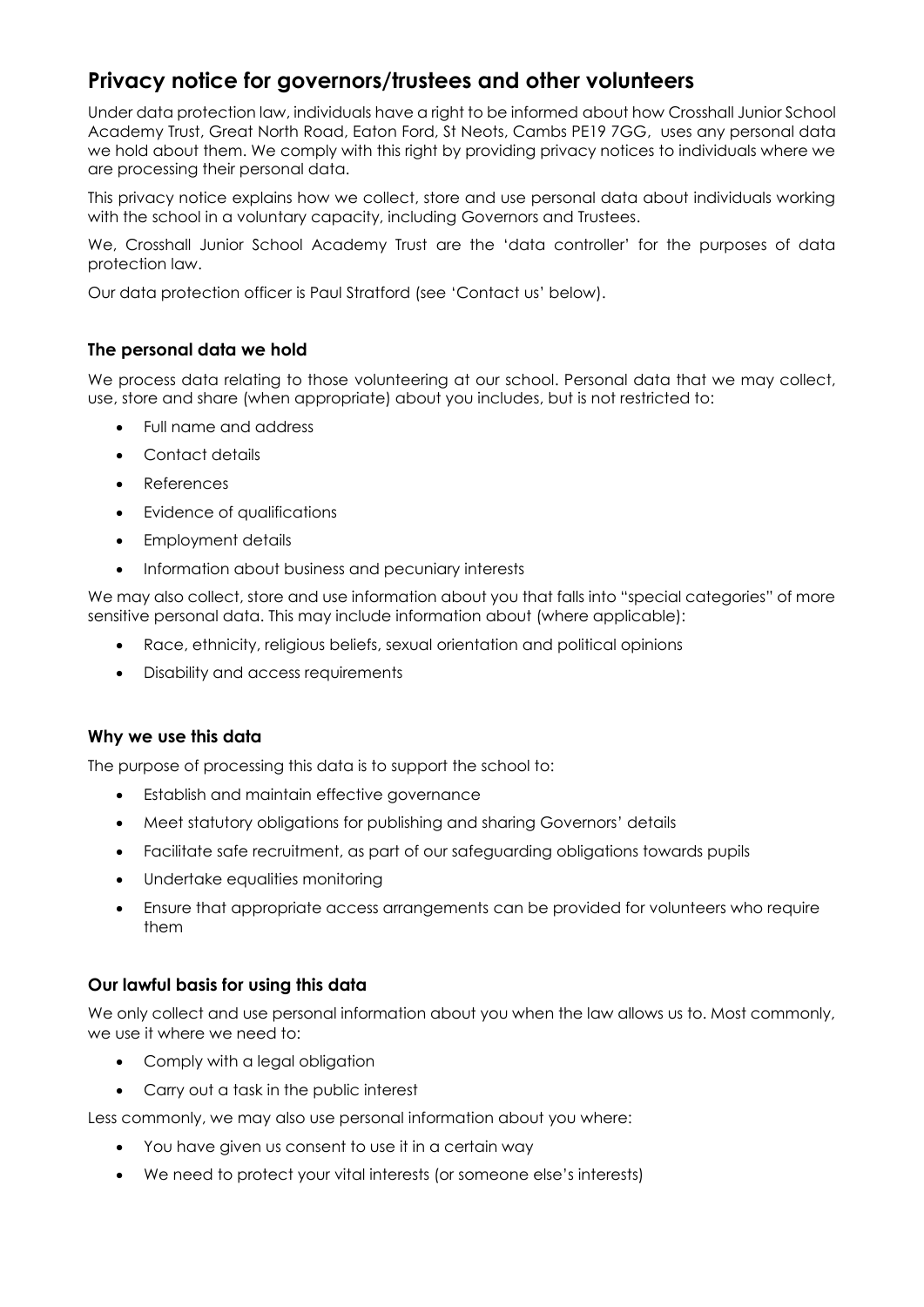Where you have provided us with consent to use your data, you may withdraw this consent at any time. We will make this clear when requesting your consent and explain how you go about withdrawing consent if you wish to do so.

Some of the reasons listed above for collecting and using personal information about you overlap, and there may be several grounds which justify our use of your data.

#### **Our basis for using special category data**

For 'special category' data, we only collect and use it when we have both a lawful basis, as set out above, and one of the following conditions for processing as set out in data protection law:

- We have obtained your explicit consent to use your personal data in a certain way
- We need to perform or exercise an obligation or right in relation to employment, social security or social protection law
- We need to protect an individual's vital interests (i.e. protect your child's life or someone else's life), in situations where you're physically or legally incapable of giving consent
- The data concerned has already been made manifestly public by you
- We need to process it for the establishment, exercise or defence of legal claims
- We need to process it for reasons of substantial public interest as defined in legislation
- We need to process it for health or social care purposes, and the processing is done by, or under the direction of, a health or social work professional or by any other person obliged to confidentiality under law
- We need to process it for public health reasons, and the processing is done by, or under the direction of, a health professional or by any other person obliged to confidentiality under law
- We need to process it for archiving purposes, scientific or historical research purposes, or for statistical purposes, and the processing is in the public interest

For criminal offence data, we will only collect and use it when we have both a lawful basis, as set out above, and a condition for processing as set out in data protection law. Conditions include:

- We have obtained your consent to use it in a specific way
- We need to protect an individual's vital interests (i.e. protect your child's life or someone else's life), in situations where you're physically or legally incapable of giving consent
- The data concerned has already been made manifestly public by you
- We need to process it for, or in connection with, legal proceedings, to obtain legal advice, or for the establishment, exercise or defence of legal rights
- We need to process it for reasons of substantial public interest as defined in legislation

#### **Collecting this information**

While most of the information we collect from you is mandatory, there is some information that you can choose whether or not to provide to us.

Whenever we seek to collect information from you, we make it clear whether you must provide this information (and if so, what the possible consequences are of not complying), or whether you have a choice.

#### **How we store this data**

Personal data we collect as part of the job application process is stored in line with Crosshall Junior School Academy Trust's Data Protection and GDPR Policy.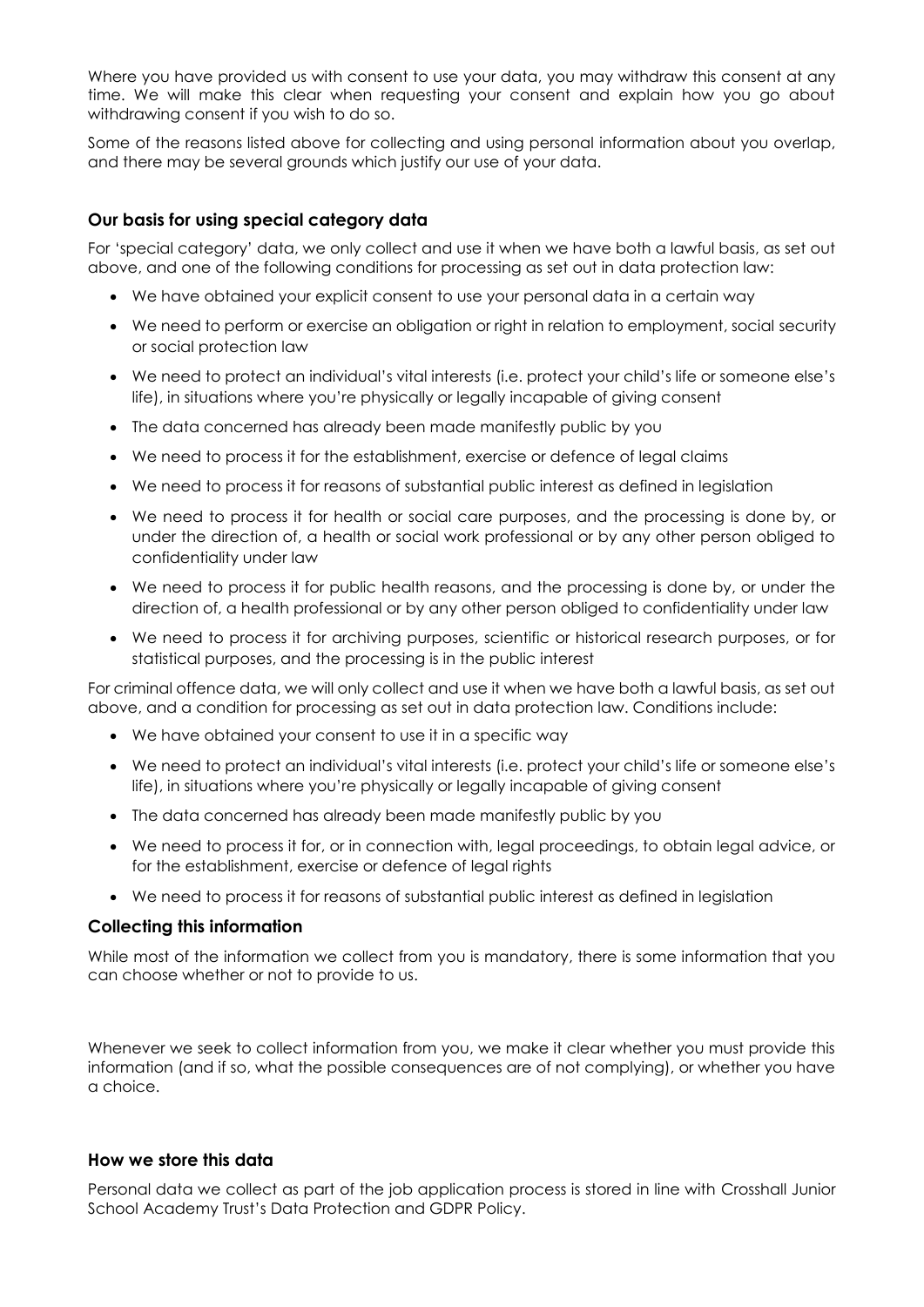We maintain a file to store personal information about all volunteers. The information contained in this file is kept secure and is only used for purposes directly relevant to your work with the school.

Once your relationship with us has ended, we will retain this file and delete the information in it in accordance with the Retention Schedule set out in the Information and Record Management Society's Toolkit for Schools. This can be found [here.](http://irms.org.uk/?page=schoolstoolkit&terms=%22toolkit+and+schools%22)

#### **Data sharing**

We do not share information about you with any third party without your consent unless the law and our policies allow us to do so.

Where it is legally required, or necessary (and it complies with data protection law) we may share personal information about you with:

- Government departments or agencies to meet our legal obligations to share information about governors/trustees
- Our local authority to meet our legal obligations to share certain information with it, such as details of governors
- Suppliers and service providers to enable them to provide the service we have contracted them for, such as governor/trustee support
- Professional advisers and consultants
- Employment and recruitment agencies
- Police forces, courts

#### **Transferring data internationally**

Where we transfer personal data to a country or territory outside the European Economic Area, we will do so in accordance with data protection law.

#### **Use of your personal information for marketing purposes**

Where you have given us consent to do so, the school may send you marketing information by email or text promoting school events, campaigns, charitable causes or services that may be of interest to you. You can "opt out" of receiving these texts and/or e-mails at any time by clicking on the "Unsubscribe" link at the bottom of any such communication, or by contacting our data protection officer.

#### **Your rights**

#### **How to access the personal information we hold about you**

Individuals have a right to make a 'subject access request' to gain access to personal information that we hold about them.

If you make a subject access request, and if we do hold information about you, we will:

- Give you a description of it
- Tell you why we are holding and processing it, and how long we will keep it for
- Explain where we got it from, if not from you
- Tell you who it has been, or will be, shared with
- Let you know whether any automated decision-making is being applied to the data, and any consequences of this
- Give you a copy of the information in an intelligible form

You may also have a right for your personal information to be transmitted electronically to another organisation in certain circumstances.